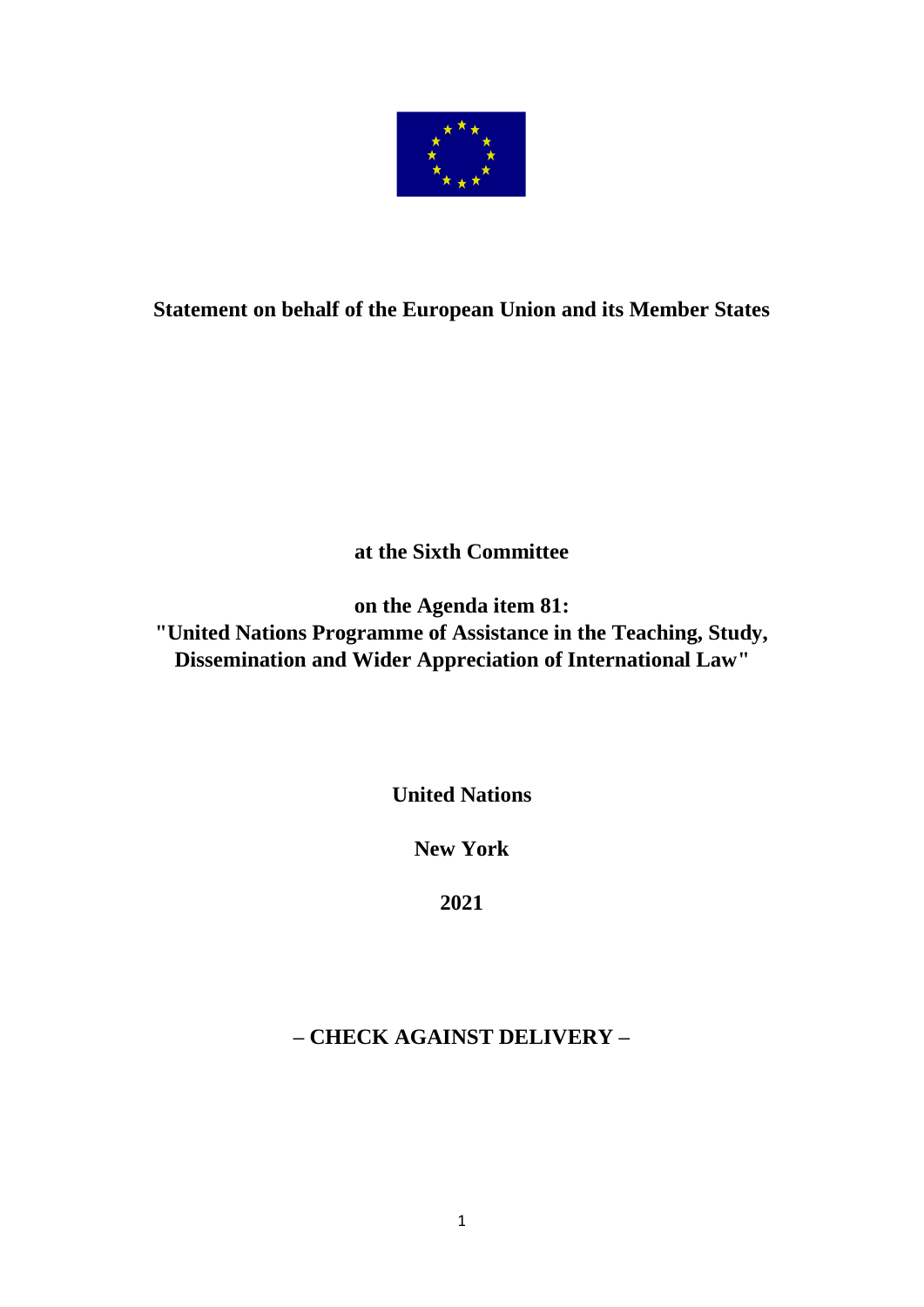Thank you, Mr./Madam Chair,

I have the honour to speak on behalf of the European Union and its Member States.

The Candidate Countries Turkey, the Republic of North Macedonia\*, Montenegro\*, Serbia\* and Albania , the country of the Stabilisation and Association Process and potential candidate Bosnia and Herzegovina, as well as the Republic of Moldova and Georgia, align themselves with this statement.

#### Mr./Madam Chair,

Respect for the principles of the United Nations and international law is one of the principles enshrined in our founding treaty, the Treaty on European Union. This inspired the creation of the European Union and guides the EU's action on the international scene.

On the occasion of the 75<sup>th</sup> anniversary of the UN, world leaders renewed their commitment to abide by international law and to ensure justice. We must deliver on these commitments through the multilateral rules-based order that is anchored in respect for international law and that delivers justice for people.

With this in mind, the European Union and its Member States believe that the United Nations Programme of Assistance is an important tool to teach, study and disseminate international law both at national and at international levels. Throughout its fifty-six years of existence, the Programme has demonstrated its relevance and trained brilliant legal minds in the field of international law.

#### Mr./Madam Chair,

Two programmes that were conducted, under difficult circumstances, during this period are worth mentioning: the International Fellowship Programme and the Regional Courses in International Law for Africa, Asia and the Pacific, as well as Latin America and the Caribbean.

*The Republic of North Macedonia, Montenegro, Serbia and Albania continue to be part of the Stabilisation and Association Process.*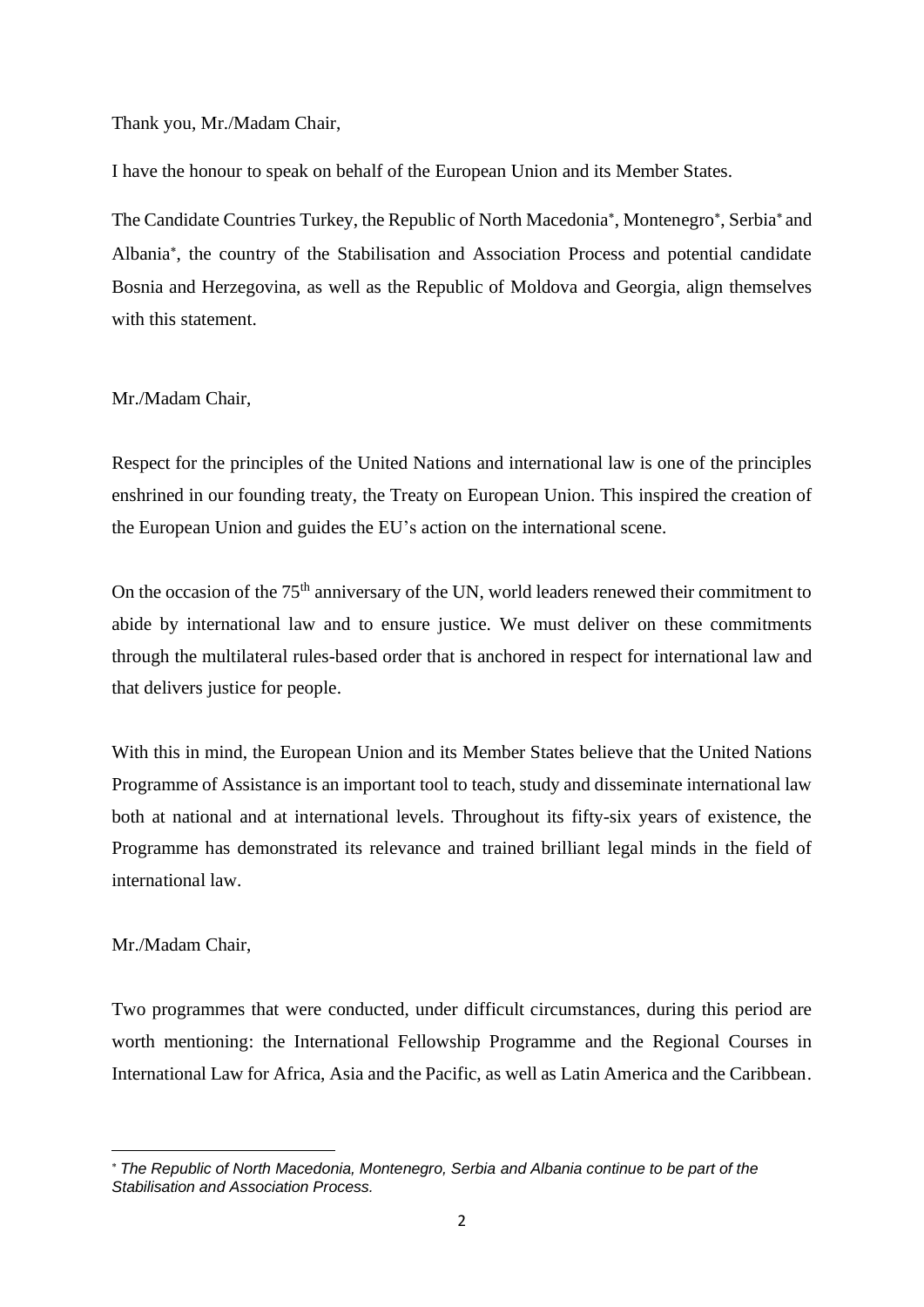These programmes have greatly contributed to the formation of generations of specialists, many of them from developing countries.

Equally, the virtual Audiovisual Library of International law continues to contribute to the online teaching and dissemination of international law for the benefit of many students and tutors throughout the world. The Library has been of particular relevance during the unprecedented times of the COVID-19 pandemic when the traditional methods of learning were transformed into online education with the help of online classes and other digital tools. The Lecture Series of the Audiovisual Library cover a variety of relevant topics of international law. It is important to make them more widely accessible, including through more linguistic inclusiveness. The lecture series, the mini series and other teaching and study materials would benefit a wider group of enthusiastic scholars and students in international law if they were provided in languages other than the six official UN languages. We cannot stress enough how important multilingualism is to ensure equal and broad access to all activities under the Programme.

In addition to enhancing the linguistic coverage, there is more scope to enhance the teachinglearning modes to reach out more broadly, in particular to the disadvantaged students and teachers wherever there is a need. The Programme should consider systems with strong offline functionality and systems built for use on basic mobile phones that would make the learning facilities accessible to those that lack the connections and devices to learn remotely. This will help reduce the digital inequalities and narrow the gap between those who have access to elearning and those who do not.

### Mr./Madam Chair,

We commend the work of all those that contributed to the development of the Programme, as well as the voluntary contributions towards its financing. We also express our appreciation for the work of the Advisory Committee on the Programme of Assistance in supporting the Programme and for the efforts of the Codification Division of the Office of Legal Affairs in implementing its activities.